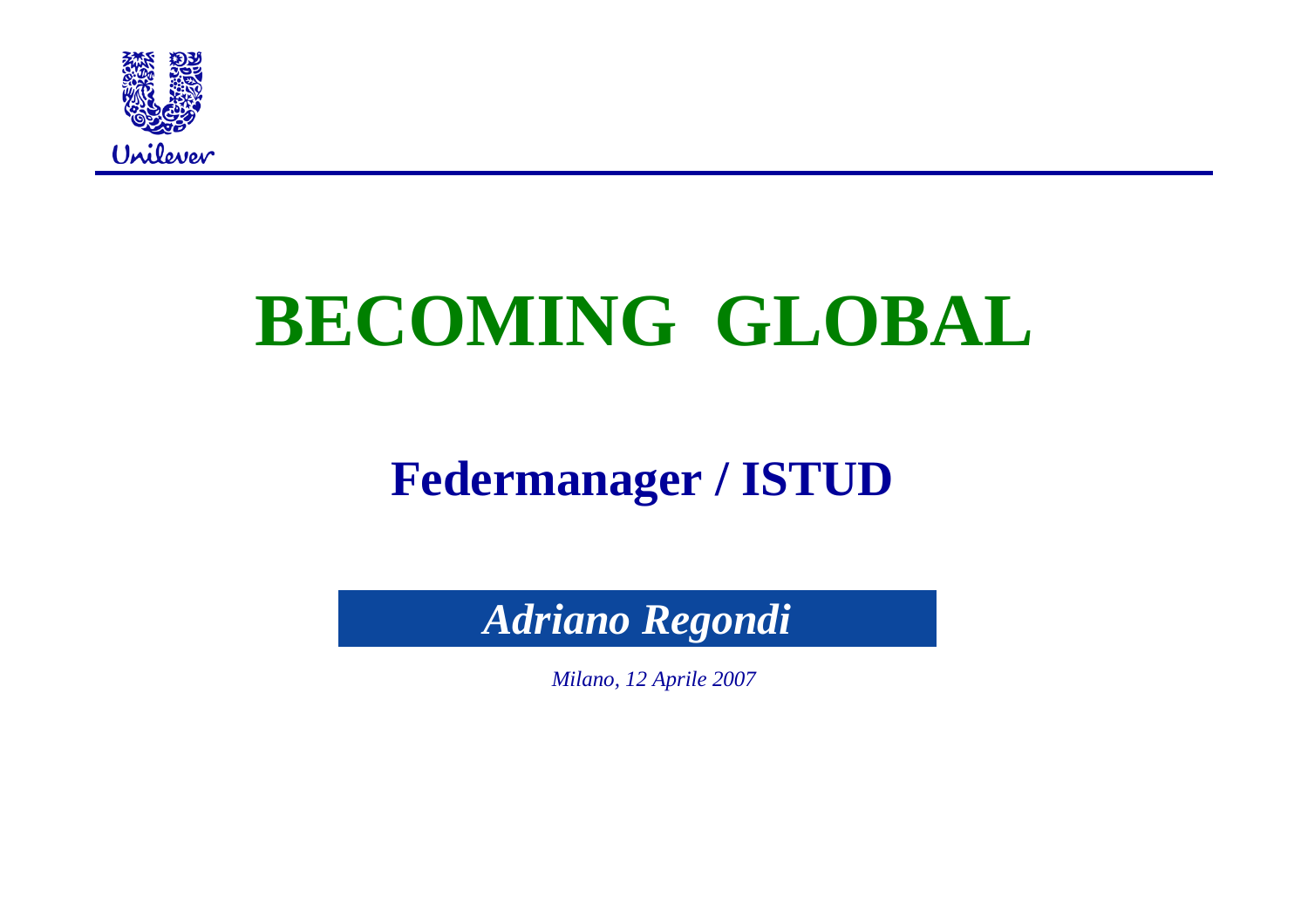



## MI PRESENTO!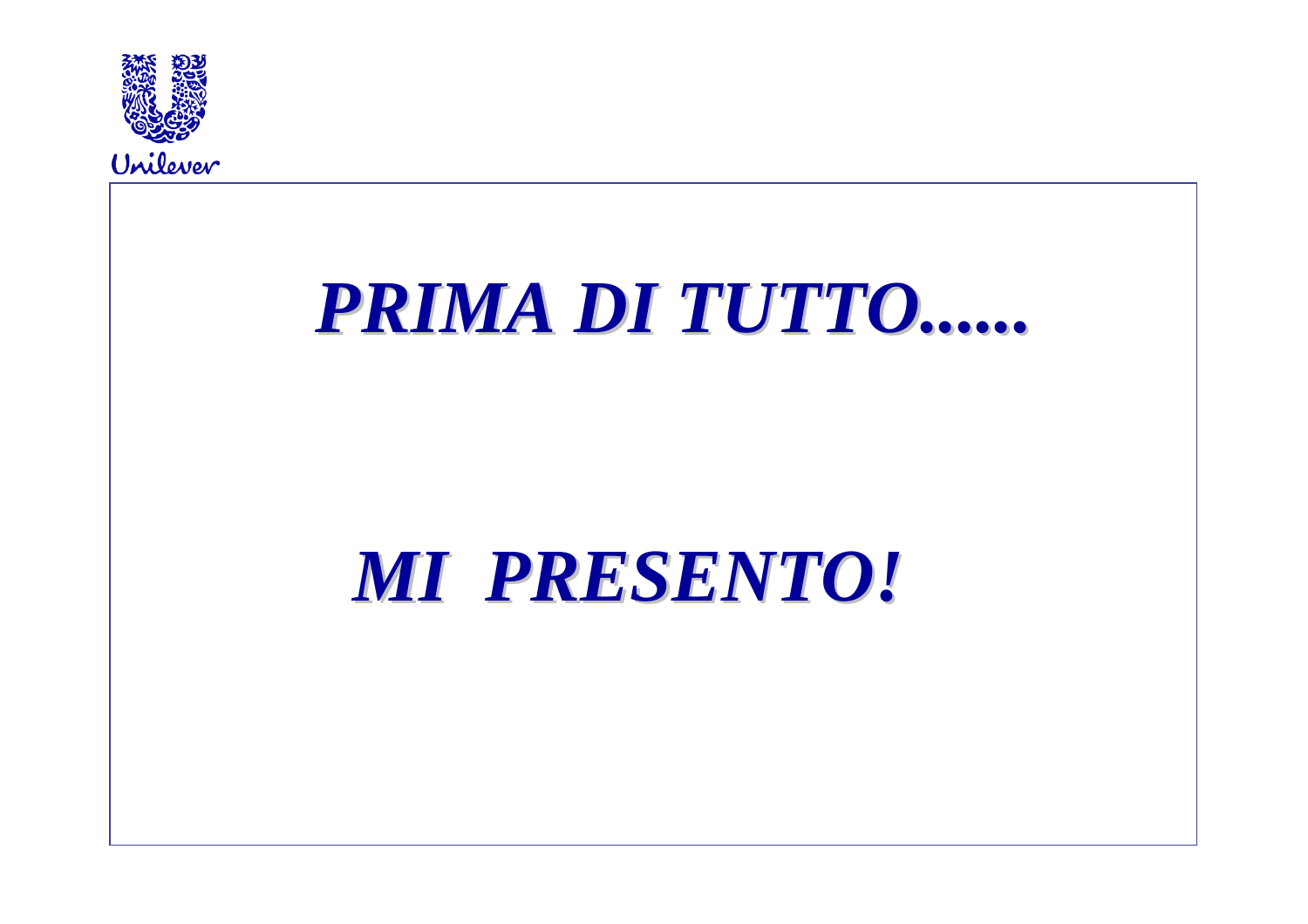

#### **ADRIANO REGONDI**

**Principali posizioni ricoperte:**

- **1973- 78 - Vari incarichi manageriali nella funzione Finance diVan den Bergh Italia (Gruppo Unilever)**
- **1978 - 81 - Expatriations in Germania e Olanda**
- **1981 - 87 - Chief Accountant Van den Bergh -Italia**
- **1987- 93 - Audit Manager Southern Europe and Francophone Africa**
- **1993 - 96 - Finance Director Foods and National Accountant Turkey**
- **1997 - 02 - Senior Vice-President Finance - Africa Business Group**
- **2003 - Finance & Oil Operation Director Unilever Bestfoods Italia srl**
- **2004 - National Finance Director**

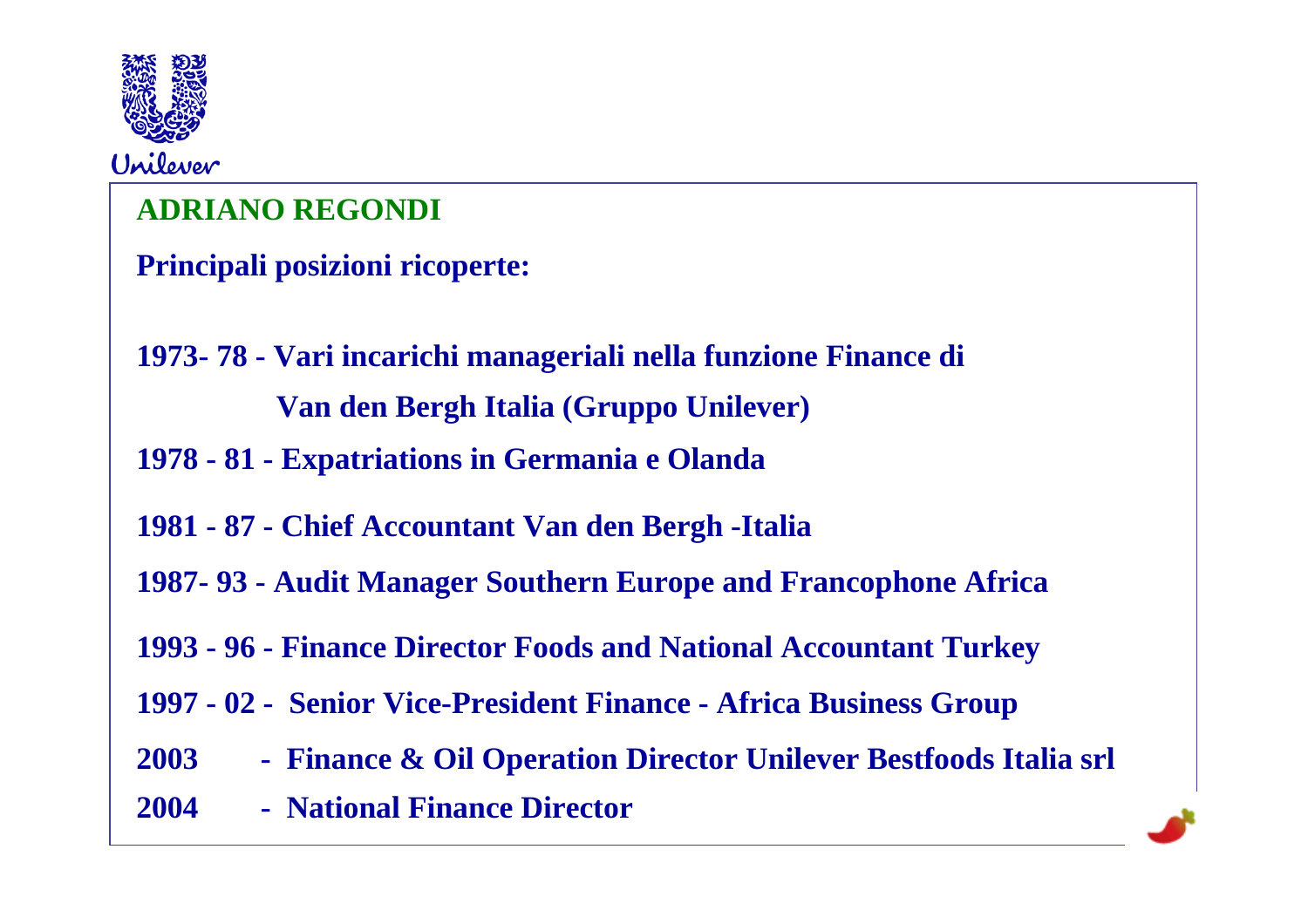

#### **Expatriations:**

| 1978-80 |  |  |  | <b>Fabbrica Unilever Mannheim- Deutschland</b> |
|---------|--|--|--|------------------------------------------------|
|---------|--|--|--|------------------------------------------------|

- **1980-81 Headquarter Rotterdam Olanda**
- **1988 Audit Dept. Londra-U.K.**
- **1990-93 Audit Dept Parigi-Francia –non residente-**
- **1993-96 Istanbul-Turchia**
- **1997- 02 Londra-U.K.**

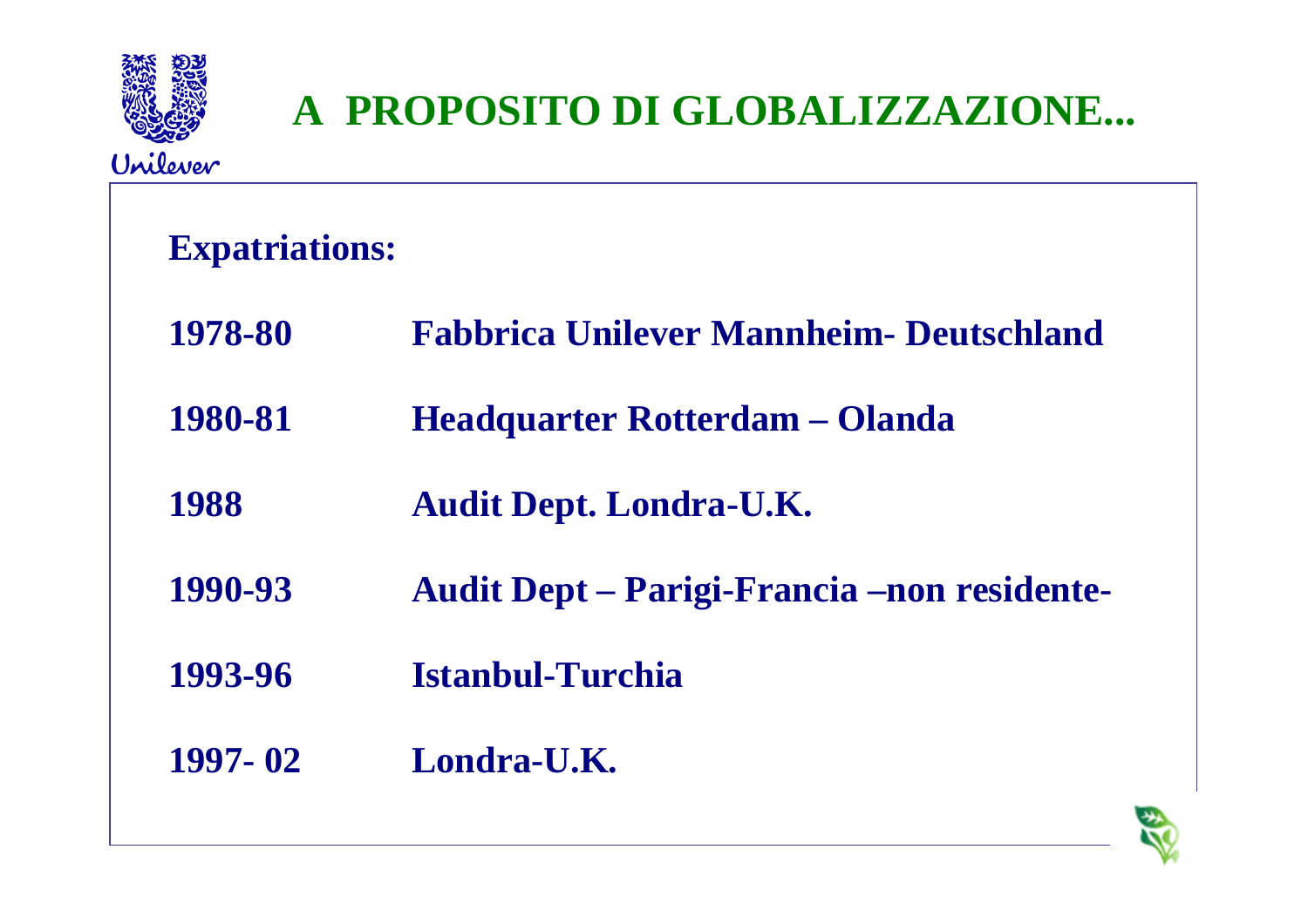

A PROPOSITO DI GLOBALIZZAZIONE...

**HO LAVORATO IN 6 PAESI DIVERSI HO ABITATO IN 9 CASE DIVERSE 11 JOBS DIVERSI HO AVUTO HO AVUTO 16 CAPI DIVERSI** 

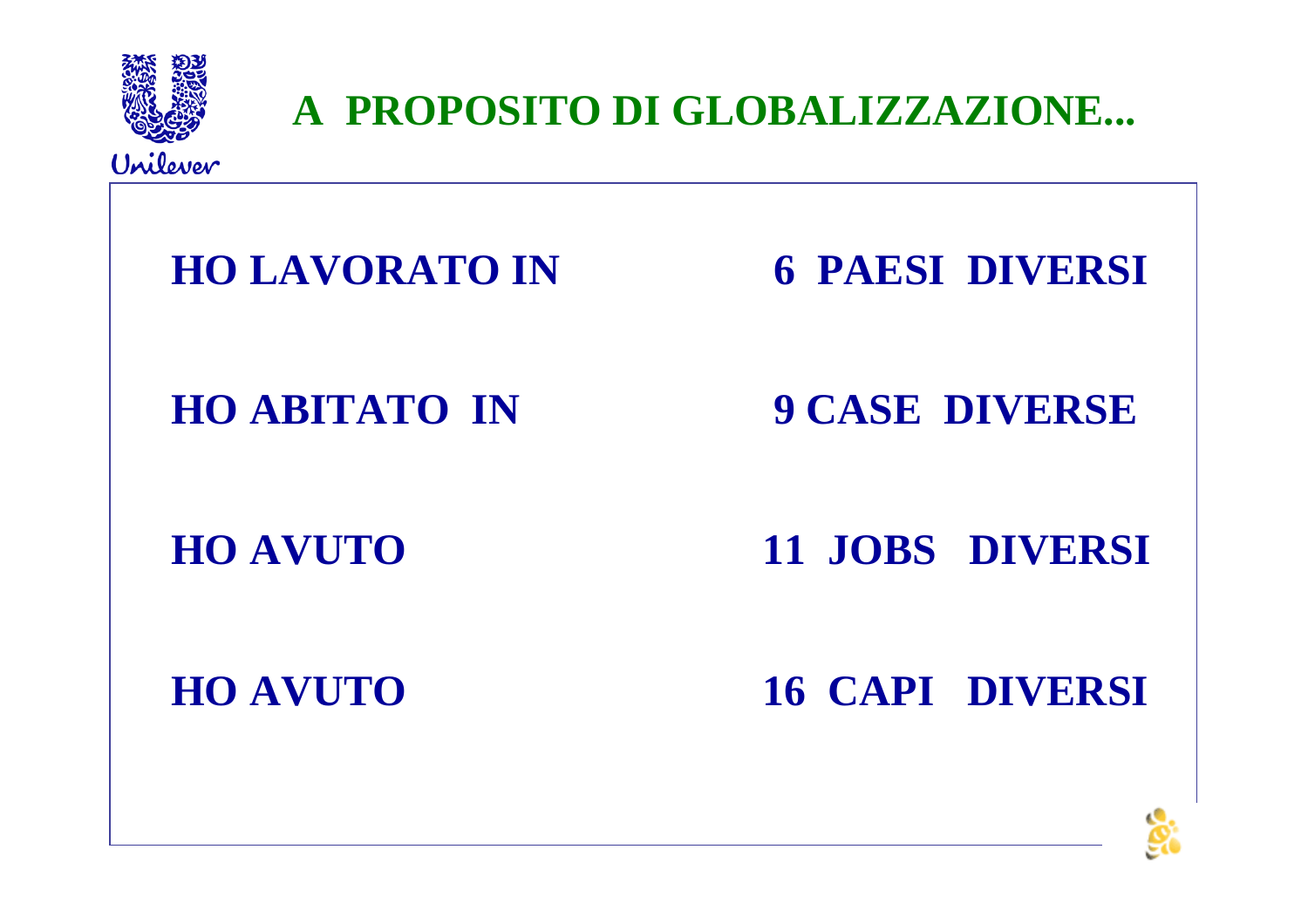

A PROPOSITO DI GLOBALIZZAZIONE...

Unilever

**HO LAVORATO IN 6 PAESI DIVERSI SITALIA** & GERMANIA & OLANDA **& FRANCIA & TURCHIA & INGHILTERRA**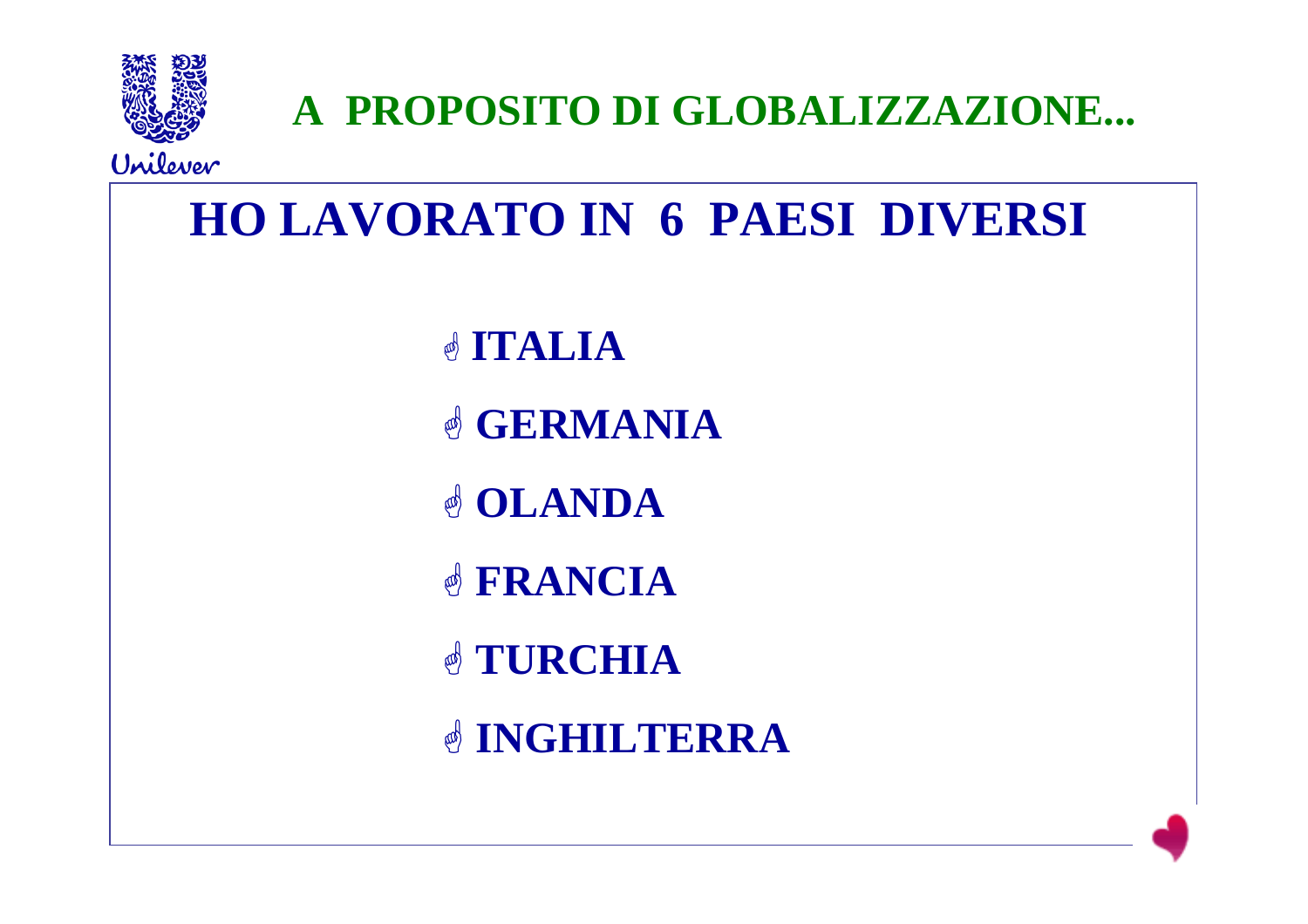

A PROPOSITO DI GLOBALIZZAZIONE...

## HO ABITATO IN 9 CASE DIVERSE

### ....... UN TRASLOCO PROVOCA **SOLO UN PO' MENO STRESS DI**

**UN PARTO..........** 

....... HO LASCIATO A MIA MOGLIE **GLI UNI E GLI ALTRI.......** 

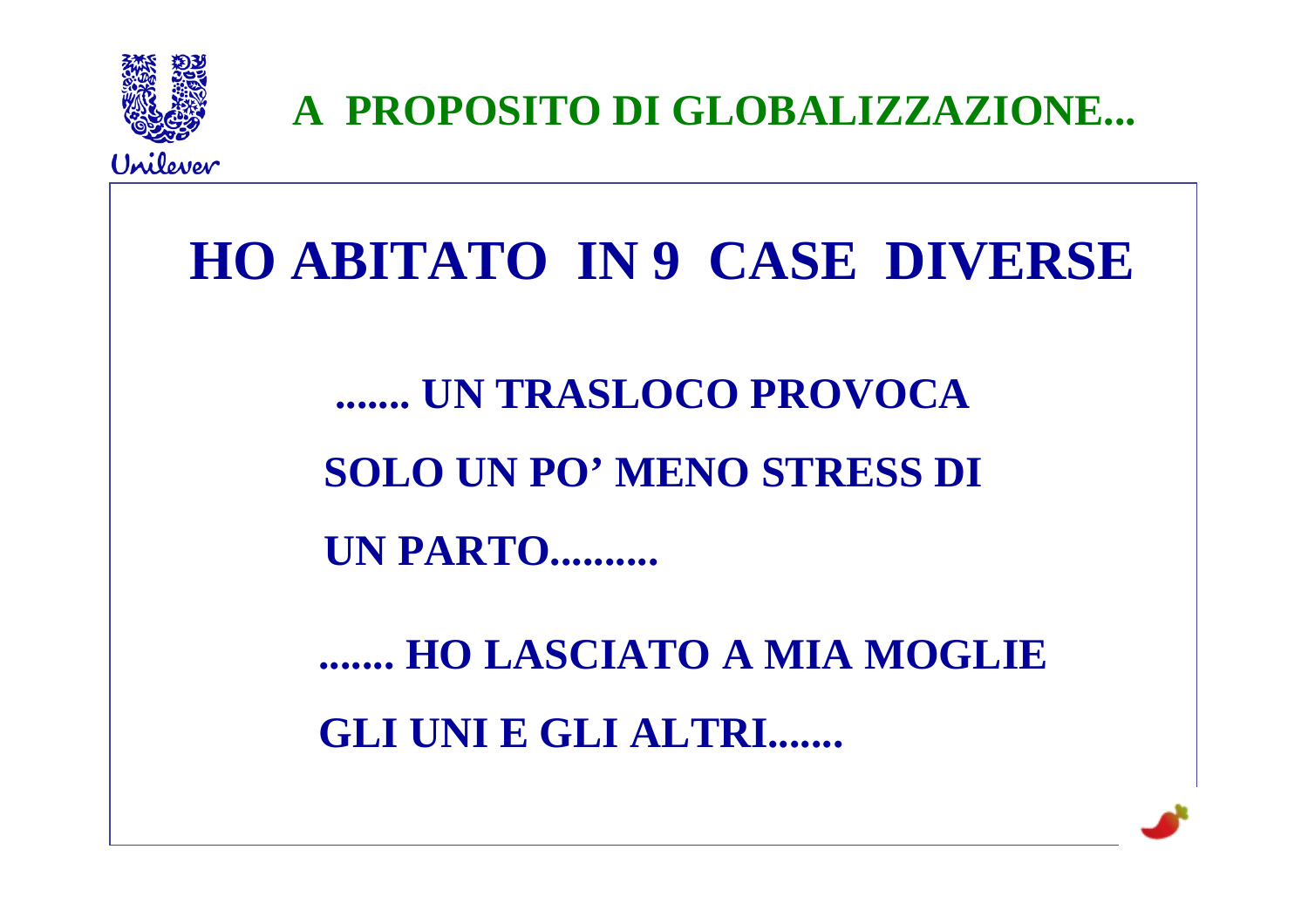

A PROPOSITO DI CAMBIAMENTO...

## **HO AVUTO 11 JOBS DIVERSI**

#### ........ CONTANDO SOLO QUELLI SERI